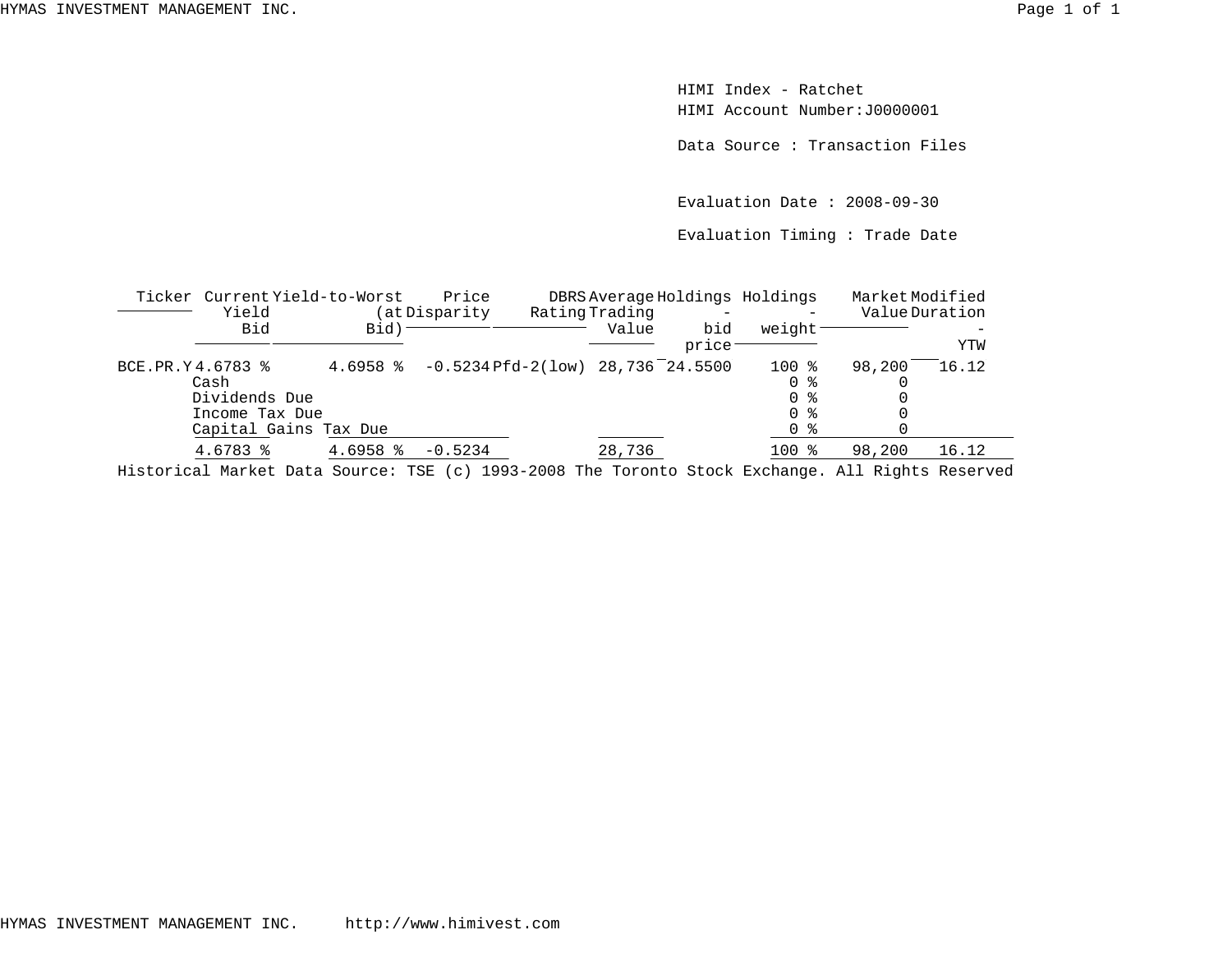HIMI Index - Perpetual (Discount) HIMI Account Number:J0000009

Data Source : Transaction Files

Evaluation Date : 2008-09-30

Evaluation Timing : Trade Date

|                                   |                | Ticker Current Yield-to-Worst | Price         | DBRS Average Holdings Holdings Market Modified |                          |                     |                          |                |
|-----------------------------------|----------------|-------------------------------|---------------|------------------------------------------------|--------------------------|---------------------|--------------------------|----------------|
|                                   | Yield          |                               | (at Disparity | Rating Trading                                 | $\overline{\phantom{a}}$ |                     |                          | Value Duration |
|                                   | <b>Bid</b>     | Bid)                          |               | Value                                          | bid                      | weight <sup>-</sup> |                          |                |
|                                   |                |                               |               |                                                | price <sup>-</sup>       |                     |                          | YTW            |
| BAM.PR.N7.5158 %                  |                | 7.5854 %                      | 2.7273        | $Pfd-2(1ow) 169, 196 15.8000$                  |                          | 1 <sup>8</sup>      | 63,200                   | 11.88          |
| BAM.PR.M7.4639 %                  |                | 7.5325 %                      | 2.6278        | Pfd-2(low) 112, 157 15.9100                    |                          | ႜ<br>1              | 63,640                   | 11.94          |
| ELF.PR.G7.3988 %                  |                | 7.4376 %                      | 0.4747        | $Pfd-2(low)$ 55,090                            | 16.0500                  | ిక<br>$\mathbf{1}$  | 64,200                   | 12.08          |
| CM.PR.J6.7124 %                   |                | $6.7281$ %                    | 1.1533        | Pfd-1197,681                                   | 16.7600                  | ిం<br>1             | 67,040                   | 12.98          |
| ELF.PR.F7.6590 %                  |                | 7.7009 %                      | 1.2976        | Pfd-2(low)n 36,270 17.3000                     |                          | ిక<br>1             | 69,200                   | 11.78          |
| CM.PR.H6.9204 %                   |                | $6.9360$ %                    | 1.5566        | Pfd-1293,942 17.3400                           |                          | ႜ<br>1              | 69,360                   | 12.71          |
| GWO.PR.I6.4286 %                  |                | $6.4795$ %                    |               | 0.6158 Pfd-1(low)n 203, 361 17.5000            |                          | ి<br>1              | 70,000                   | 13.26          |
| CM.PR.I6.7143 %                   |                | $6.7300$ $\frac{6}{3}$        | 1.2278        | Pfd-1383,755 17.5000                           |                          | $\mathbf 1$<br>နွ   | 70,000                   | 12.98          |
| IAG.PR.A6.4210 %                  |                | $6.4718$ %                    |               | 0.5845 Pfd-2(high)n 50,295 17.9100             |                          | ႜ<br>1              | 71,640                   | 13.27          |
| BMO.PR.J6.1983                    | ႜ              | $6.2914$ %                    | 0.1809        | Pfd-1366,418                                   | 18.1500                  | ႜ<br>1              | 72,600                   | 13.46          |
| SLF.PR.C6.1093 %                  |                | $6.1553$ $%$                  |               | $0.0000$ $Pfd-1(low)n185,068$                  | 18.2100                  | ႜ<br>1              | 72,840                   | 13.71          |
| RY.PR.A6.0892 %                   |                | $6.1806$ %                    | 0.0000        | Pfd-1304,228                                   | 18.2700                  | နွ<br>1             | 73,080                   | 13.61          |
| RY.PR.F6.0792 %                   |                | $6.1728$ %                    | 0.0000        | Pfd-1189,912 18.3000                           |                          | ిక<br>1             | 73,200                   | 13.62          |
| SLF.PR.D6.0726                    | ႜ              | $6.1180$ %                    | 0.0000        | Pfd-1(low) 222, 293                            | 18.3200                  | ఄ<br>1              | 73,280                   | 13.77          |
| SLF.PR.E6.1308 %                  |                | $6.1771$ %                    | 0.0766        | Pfd-1(low) 161,720 18.3500                     |                          | ఄ<br>$\mathbf{1}$   | 73,400                   | 13.68          |
| MFC.PR.C6.0778                    | ႜ              | $6.1378$ %                    | 0.0000        | Pfd-1(low) 252, 159 18.5100                    |                          | ి<br>1              | 74,040                   | 13.72          |
| RY.PR.D6.0289 %                   |                | $6.1211$ %                    | 0.0000        | Pfd-1225,737 18.6600                           |                          | $\mathbf{1}$<br>ఄ   | 74,640                   | 13.70          |
| RY.PR.E6.0257 %                   |                | $6.1178$ %                    | 0.0000        | Pfd-1206,938                                   | 18.6700                  | 1<br>ఄ              | 74,680                   | 13.70          |
| RY.PR.G6.0160 %                   |                | $6.1078$ %                    | $-0.0058$     | Pfd-1270,714 18.7000                           |                          | $\mathbf{1}$<br>ఄ   | 74,800                   | 13.71          |
| GWO.PR.H6.4460                    | ႜ              | $6.4972$ $%$                  |               | 0.2831 Pfd-1(low)n153,788                      | 18.8100                  | 1<br>နွ             | 75,240                   | 13.24          |
| RY.PR.C6.0494 %                   |                | $6.1422$ %                    | 0.0000        | Pfd-1170,388                                   | 19.0100                  | ిక<br>1             | 76,040                   | 13.66          |
| CIU.PR.A6.0494 %                  |                | $6.1309$ %                    |               | 1.7380 Pfd-2(high) 32,094                      | 19.0100                  | ఄ<br>1              | 76,040                   | 13.70          |
| POW.PR.D6.5514 %                  |                | $6.5838$ %                    |               | $0.9489$ Pfd-2(high)n 149,996                  | 19.0800                  | ఄ<br>1              | 76,320                   | 13.15          |
| MFC.PR.B6.0737 %                  |                | $6.1336$ %                    |               | 0.0000 Pfd-1(low)n211,014 19.1400              |                          | ిన<br>1             | 76,560                   | 13.72          |
| RY.PR.B6.0818                     | ፠              | $6.1729$ %                    | 0.0000        | Pfd-1361,697 19.3200                           |                          | 1<br>ႜ              | 77,280                   | 13.62          |
| SLF.PR.A6.1180 %                  |                | $6.1641$ %                    |               | $0.0000$ $Pfd-1(low)n292,120$ 19.4100          |                          | 1<br>ႜ              | 77,640                   | 13.70          |
| HSB.PR.D6.4070 %                  |                | $6.4576$ %                    | 0.5167        | Pfd-1 85,716 19.5100                           |                          | 1<br>ఄ              | 78,040                   | 13.29          |
| CM.PR.G6.9054 %                   |                | $6.9223$ $8$                  | 2.0816        | Pfd-1191,152 19.5500                           |                          | ఄ<br>1              | 78,200                   | 12.73          |
| SLF.PR.B6.1007 %                  |                | $6.1465$ %                    | 0.0000        | Pfd-1(low)n 276, 566 19.6700                   |                          | နွ<br>1             | 78,680                   | 13.73          |
| BNS.PR.M5.6962 %                  |                | $5.8061$ %                    | $-0.7839$     | Pfd-1415,908 19.7500                           |                          | ి<br>1              | 79,000                   | 14.13          |
| BNS.PR.L5.6876                    | ፠              | 5.7948 %                      | $-0.8167$     | Pfd-1339,989 19.7800                           |                          | ఄ<br>1              | 79,120                   | 14.15          |
| HSB.PR.C6.4394 %                  |                | $6.4905$ %                    | 0.5356        | Pfd-1 94,627 19.8000                           |                          | ಕಿ<br>$\mathbf{1}$  | 79,200                   | 13.25          |
|                                   | W.PR.H6.9444 % | $6.9813$ %                    | 1.9005        | Pfd-2(low) 58,965                              | 19.8000                  | နွ<br>$\mathbf{1}$  | 79,200                   | 12.63          |
| $MTA$ $CDA$ $T$ $C$ $0.0000$ $0.$ |                | $C = 1$ $\cap$ $C = 0$ .      | 0.0000        | DEJ 1/12.1160 107 10 0000                      |                          |                     | $1$ 0. 70 $\epsilon$ 0.0 | 12 FQ          |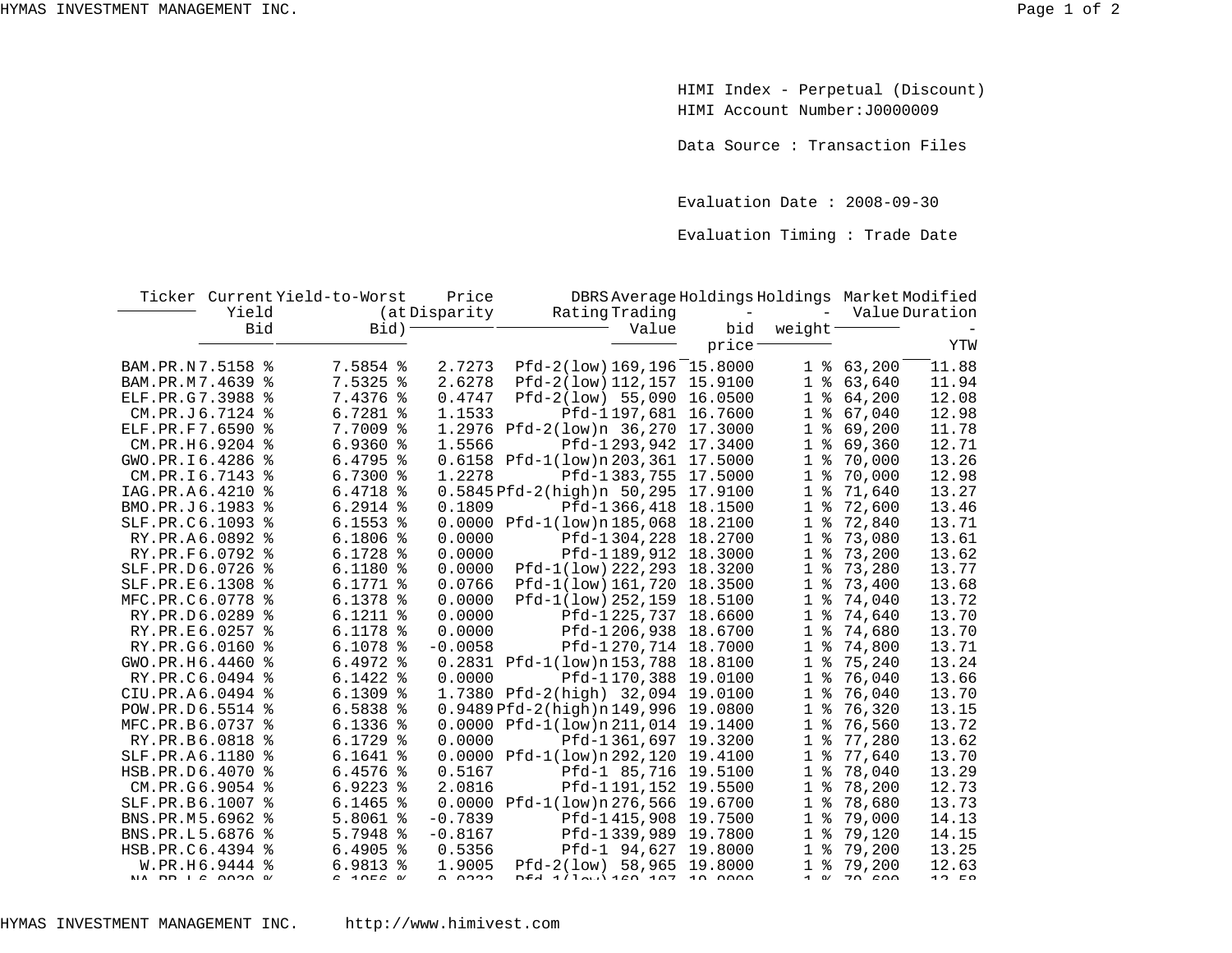| Ticker Current Yield-to-Worst                  |                               | Price         |                                      | DBRS Average Holdings Holdings Market Modified |                    |                                    |                |                                                                                                                                                                                                                                                                                                                                                                                |       |
|------------------------------------------------|-------------------------------|---------------|--------------------------------------|------------------------------------------------|--------------------|------------------------------------|----------------|--------------------------------------------------------------------------------------------------------------------------------------------------------------------------------------------------------------------------------------------------------------------------------------------------------------------------------------------------------------------------------|-------|
| Yield                                          |                               | (at Disparity |                                      | Rating Trading                                 |                    | $\overline{\phantom{a}}$<br>$\sim$ |                | Value Duration                                                                                                                                                                                                                                                                                                                                                                 |       |
| Bid                                            | Bid) <sup>-</sup>             |               |                                      | Value                                          | bid                | weight                             |                |                                                                                                                                                                                                                                                                                                                                                                                |       |
|                                                |                               |               |                                      |                                                | price <sup>-</sup> |                                    |                | YTW                                                                                                                                                                                                                                                                                                                                                                            |       |
| NA.PK.LO.UY3U &                                |                               | 0.19506       | U. U232                              | FIA-I(TOW) TOA'TON TA'ANNO                     |                    |                                    |                | 1 6 19,000                                                                                                                                                                                                                                                                                                                                                                     | 13.58 |
| RY.PR.W6.1219 %                                |                               | $6.2142$ %    | 0.0000                               |                                                |                    | Pfd-1220,341 20.0100               | 1 <sup>8</sup> | 80,040                                                                                                                                                                                                                                                                                                                                                                         | 13.56 |
| CM.PR.P6.8408 %                                |                               | $6.8573$ %    | 1.6379                               |                                                |                    | Pfd-1192,250 20.1000               |                | 1 % 80,400                                                                                                                                                                                                                                                                                                                                                                     | 12.81 |
| CM.PR.E6.9273 %                                |                               | 6.9444 %      | 2.0410                               |                                                |                    | Pfd-1164,764 20.2100               | 1 <sup>°</sup> | 80,840                                                                                                                                                                                                                                                                                                                                                                         | 12.70 |
| PWF.PR.K6.1111 %                               |                               | $6.2330$ %    |                                      | 0.1743 Pfd-1(low)n171,949 20.2500              |                    |                                    |                | 1 % 81,000                                                                                                                                                                                                                                                                                                                                                                     | 13.50 |
| CM.PR.D7.0122 %                                |                               | 7.0299 %      | 1.9843                               |                                                |                    | Pfd-1160,128 20.5000               |                | 1 % 82,000                                                                                                                                                                                                                                                                                                                                                                     | 12.60 |
| TD.PR.05.8859 %                                |                               | 5.9999 %      | $-0.2977$                            |                                                |                    | Pfd-1419,891 20.6000               |                | $1$ % 82,400                                                                                                                                                                                                                                                                                                                                                                   | 13.84 |
| POW.PR.B6.4927 %                               |                               | $6.5245$ %    |                                      | 0.4867Pfd-2(high)n 99,199 20.6000              |                    |                                    |                | $1$ % 82,400                                                                                                                                                                                                                                                                                                                                                                   | 13.23 |
| W.PR.J6.7308 %                                 |                               | $6.7652$ %    | 1.3178                               | Pfd-2(low) 42,804 20.8000                      |                    |                                    |                | $1$ % 83,200                                                                                                                                                                                                                                                                                                                                                                   | 12.91 |
| PWF.PR.L6.1092 %                               |                               | $6.2311$ %    | 0.0990                               | Pfd-1(low) 107,148 20.8700                     |                    |                                    |                | 1 % 83,480                                                                                                                                                                                                                                                                                                                                                                     | 13.50 |
| GWO.PR.G6.1875 %                               |                               |               |                                      | 6.2347 % 0.0000 Pfd-1(low)n 250,812 21.0100    |                    |                                    |                | 1 % 84,040                                                                                                                                                                                                                                                                                                                                                                     | 13.60 |
| BMO.PR.K6.2204 %                               |                               | $6.3141$ %    | 0.3735                               |                                                |                    | Pfd-1176,395 21.1000               |                | 1 % 84,400                                                                                                                                                                                                                                                                                                                                                                     | 13.42 |
| BMO.PR.H6.2796 %                               |                               | $6.3750$ %    | 0.5318                               |                                                |                    | Pfd-1134,074 21.1000               |                | $1$ % 84,400                                                                                                                                                                                                                                                                                                                                                                   | 13.34 |
| POW.PR.A6.5056 %                               |                               | $6.5233$ $%$  |                                      | 0.3160 Pfd-2(high)n 51,284 21.5200             |                    |                                    |                | 1 % 86,080                                                                                                                                                                                                                                                                                                                                                                     | 13.19 |
| BNS.PR.K5.5402 %                               |                               | $5.6247$ %    | $-1.4436$                            |                                                |                    | Pfd-1235,051 21.6600               |                | $2$ $% 86,640$                                                                                                                                                                                                                                                                                                                                                                 | 14.36 |
| POW.PR.C6.6059 %                               |                               | $6.6261$ %    |                                      | 0.3782 Pfd-2(high)n 67,645 21.9500             |                    |                                    |                | 2 % 87,800                                                                                                                                                                                                                                                                                                                                                                     | 13.06 |
| PWF.PR.F5.9443 %                               |                               | $6.0603$ %    |                                      | $-0.1448$ Pfd-1(low)n108,423 22.0800           |                    |                                    | 2 <sup>°</sup> | 88,320                                                                                                                                                                                                                                                                                                                                                                         | 13.75 |
| BNS.PR.N5.7415 %                               |                               | 5.8431 %      | $-1.0759$                            |                                                |                    | Pfd-1241,206 22.8600               |                | 2 % 91,440                                                                                                                                                                                                                                                                                                                                                                     | 14.05 |
| BNS.PR.J5.7040 %                               |                               | 5.7703 %      | $-1.2605$                            |                                                |                    | Pfd-1178,964 23.0100               |                | $2$ $% 92,040$                                                                                                                                                                                                                                                                                                                                                                 | 14.07 |
| PWF.PR.E5.9731 %                               |                               | $6.0527$ %    |                                      | $-0.4163$ Pfd-1(low)n $64,547$ 23.0200         |                    |                                    |                | 2 % 92,080                                                                                                                                                                                                                                                                                                                                                                     | 13.66 |
| TD.PR.P5.6794 %                                |                               | 5.7780 %      | $-1.3461$                            |                                                |                    | Pfd-1320,958 23.1100               |                | $2$ $\frac{1}{6}$ 92,440                                                                                                                                                                                                                                                                                                                                                       | 14.15 |
| ENB.PR.A5.9140 %                               |                               | 5.9778 %      |                                      | $-0.9016$ Pfd-2(low) 94,238 23.2500            |                    |                                    |                | 2 % 93,000                                                                                                                                                                                                                                                                                                                                                                     | 13.88 |
| TCA.PR.X6.0086 %                               |                               | 5.9703 %      |                                      | $-1.8378$ Pfd-2(low) 85,771 46.6000            |                    |                                    |                | 2 % 93,200                                                                                                                                                                                                                                                                                                                                                                     | 13.92 |
| TCA.PR.Y6.0021 %                               |                               | 5.9612 %      |                                      | $-1.8956$ Pfd-2(low) 112,375 46.6500           |                    |                                    |                | 2 % 93,300                                                                                                                                                                                                                                                                                                                                                                     | 13.93 |
| NA.PR.K6.2527 %                                |                               | 6.3484 %      |                                      | 0.2345 Pfd-1(low)130,249 23.3900               |                    |                                    |                | 2 % 93,560                                                                                                                                                                                                                                                                                                                                                                     | 13.33 |
| BMO.PR.L6.1571 %                               |                               | $6.2408$ %    | $-0.0458$                            |                                                |                    | Pfd-1352,237 23.5500               |                | $2$ $% 94,200$                                                                                                                                                                                                                                                                                                                                                                 | 13.51 |
| RY.PR.H5.9574 %                                |                               | $6.0362$ %    | $-0.7261$                            |                                                |                    | Pfd-1287,443 23.7100               |                | $2$ $% 94,840$                                                                                                                                                                                                                                                                                                                                                                 | 13.80 |
| PWF.PR.H6.0146 %                               |                               | $6.1189$ %    |                                      | $-0.5302$ Pfd $-1(low)n101,410$ 23.9000        |                    |                                    |                | $2$ $% 95,600$                                                                                                                                                                                                                                                                                                                                                                 | 13.62 |
|                                                |                               | $6.1907$ %    |                                      | $-0.4409$ Pfd-1(low)n 79,257 24.2400           |                    |                                    |                | 2 % 96,960                                                                                                                                                                                                                                                                                                                                                                     | 13.52 |
| PWF.PR.G6.0850 %                               |                               |               |                                      |                                                |                    |                                    | 2 <sub>8</sub> |                                                                                                                                                                                                                                                                                                                                                                                |       |
| CU.PR.A5.9305 %                                |                               | $5.9947$ $%$  |                                      | 1.1617 Pfd-2(high) 47,338 24.4500              |                    |                                    |                | 97,800<br>$2$ $% 98,400$                                                                                                                                                                                                                                                                                                                                                       | 13.86 |
| NA.PR.M6.0976 %                                |                               | $6.1902$ %    | $-0.5537$                            | Pfd-1(low) 221, 104 24.6000                    |                    |                                    |                |                                                                                                                                                                                                                                                                                                                                                                                | 13.56 |
| TD.PR.R5.6887 %                                |                               | $5.7850$ %    | $-1.8635$                            |                                                |                    | Pfd-1388,203 24.6100               | 2 <sup>°</sup> | 98,440                                                                                                                                                                                                                                                                                                                                                                         | 14.13 |
| TD.PR.05.6772 %                                |                               | 5.7729 %      | $-1.9381$                            |                                                |                    | Pfd-1206,562 24.6600               |                | 2 % 98,640                                                                                                                                                                                                                                                                                                                                                                     | 14.15 |
| PWF.PR.I6.0582 %                               |                               | $6.1647$ %    |                                      | $-0.8227$ Pfd-1(low)n 77,925 24.7600           |                    |                                    |                | $2$ $% 99,040$                                                                                                                                                                                                                                                                                                                                                                 | 13.56 |
| BNS.PR.05.6543 %                               |                               | 5.7516 %      | $-2.0357$                            |                                                |                    | Pfd-1230,044 24.7600               |                | $2$ $% 99,040$                                                                                                                                                                                                                                                                                                                                                                 | 14.18 |
| GWO.PR.F5.9452 %                               |                               | 5.9755 %      |                                      | $-1.4786$ Pfd $-1(low)n$ 33,322 24.8100        |                    |                                    |                | 2 % 99,240                                                                                                                                                                                                                                                                                                                                                                     | 13.94 |
| CU.PR.B6.0000 %                                |                               | $6.0670$ %    |                                      | 1.1511 Pfd-2(high) 73,563 25.0000              |                    |                                    |                | 2 %100,000                                                                                                                                                                                                                                                                                                                                                                     | 13.76 |
| Cash                                           |                               |               |                                      |                                                |                    |                                    | 0 <sup>8</sup> | $\mathbf 0$                                                                                                                                                                                                                                                                                                                                                                    |       |
| Dividends Due                                  |                               |               |                                      |                                                |                    |                                    | 0 <sup>8</sup> | $\Omega$                                                                                                                                                                                                                                                                                                                                                                       |       |
|                                                | Income Tax Due                |               |                                      |                                                |                    |                                    | 0 <sup>8</sup> | $\Omega$                                                                                                                                                                                                                                                                                                                                                                       |       |
|                                                | Capital Gains Tax Due         |               |                                      |                                                |                    |                                    | 0 <sub>8</sub> | $\Omega$                                                                                                                                                                                                                                                                                                                                                                       |       |
| $6.2213$ %                                     |                               | $6.2876$ %    | 0.0614                               |                                                | 181,484            |                                    |                | 1005,761,700                                                                                                                                                                                                                                                                                                                                                                   | 13.49 |
| $\mathbf{z}$ and $\mathbf{z}$ and $\mathbf{z}$ | $\overline{a}$ $\overline{a}$ |               | $\frac{1}{2}$ man $\frac{1}{2}$ 1000 | $0.000$ ml.                                    | $\sim$             |                                    |                | $\overline{a}$ 1. $\overline{a}$ $\overline{a}$ $\overline{a}$ $\overline{b}$ $\overline{c}$ $\overline{c}$ $\overline{c}$ $\overline{c}$ $\overline{c}$ $\overline{c}$ $\overline{c}$ $\overline{c}$ $\overline{c}$ $\overline{c}$ $\overline{c}$ $\overline{c}$ $\overline{c}$ $\overline{c}$ $\overline{c}$ $\overline{c}$ $\overline{c}$ $\overline{c}$ $\overline{c}$ $\$ |       |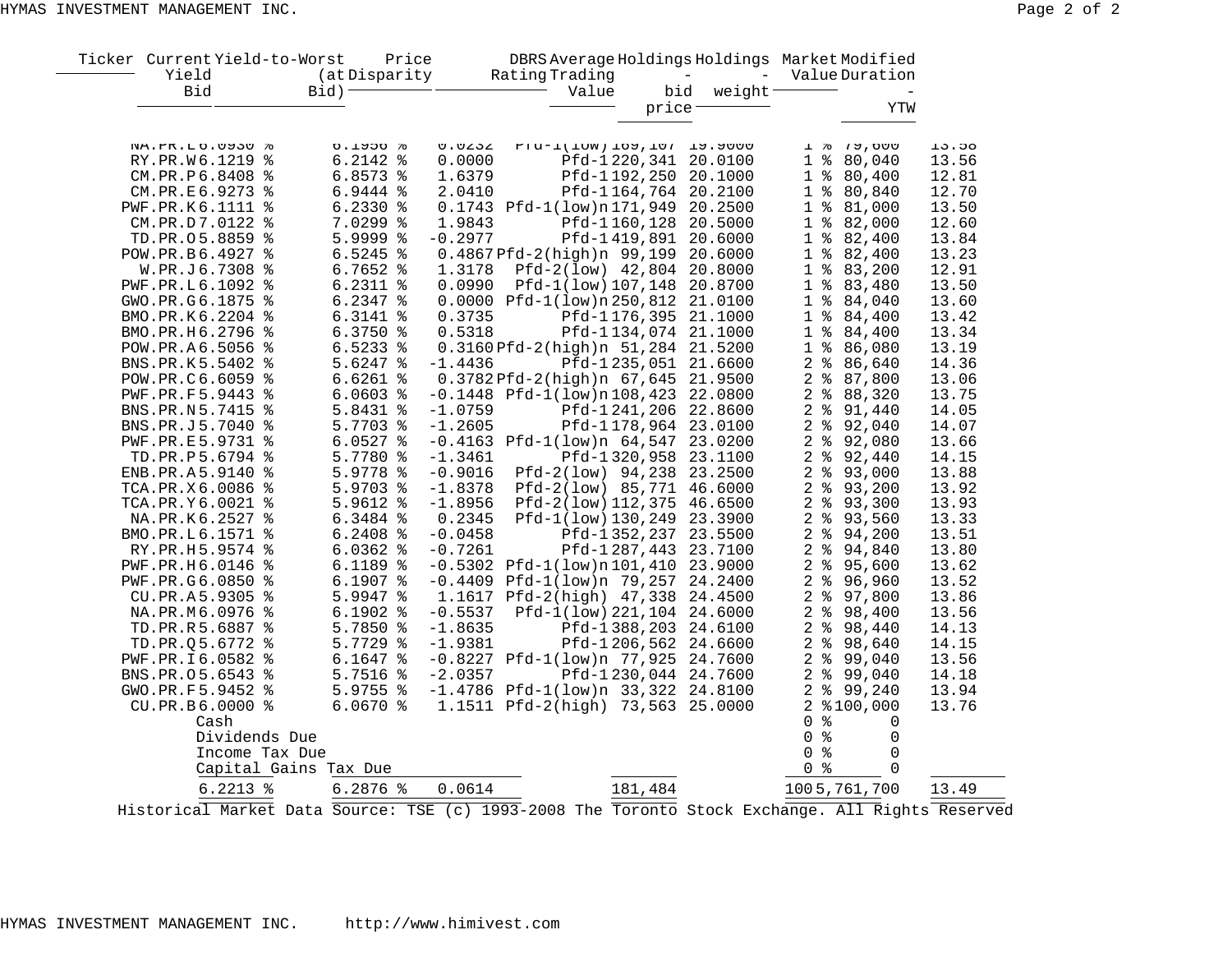HIMI Index - Perpetual (Premium) HIMI Account Number:J0000007

Data Source : Transaction Files

Evaluation Date : 2008-09-30

Evaluation Timing : Trade Date

|                   | Ticker Current Yield-to-Worst                                    |                        | Price                                                 |                         |              |                          | DBRS Average Holdings Holdings Market Modified |                       |
|-------------------|------------------------------------------------------------------|------------------------|-------------------------------------------------------|-------------------------|--------------|--------------------------|------------------------------------------------|-----------------------|
|                   | Yield<br>Bid                                                     | Bid) <sup>-</sup>      | (at Disparity                                         | Rating Trading<br>Value | bid<br>price | weight                   | $-$                                            | Value Duration<br>YTW |
| $CL.PR.B6.2500$ % | Cash<br>Dividends Due<br>Income Tax Due<br>Capital Gains Tax Due |                        | 6.2828 $\text{\$}$ -0.4212 Pfd-1(low)n 55,817 25.0000 |                         |              | 0 %<br>0 %<br>በ ፦<br>0 % | 100 \$100,000                                  | 13.49                 |
|                   | $6.2500$ $\frac{6}{3}$                                           | $6.2828$ $\frac{8}{3}$ | $-0.4212$                                             | 55,817                  |              |                          | 100 %100,000                                   | 13.49                 |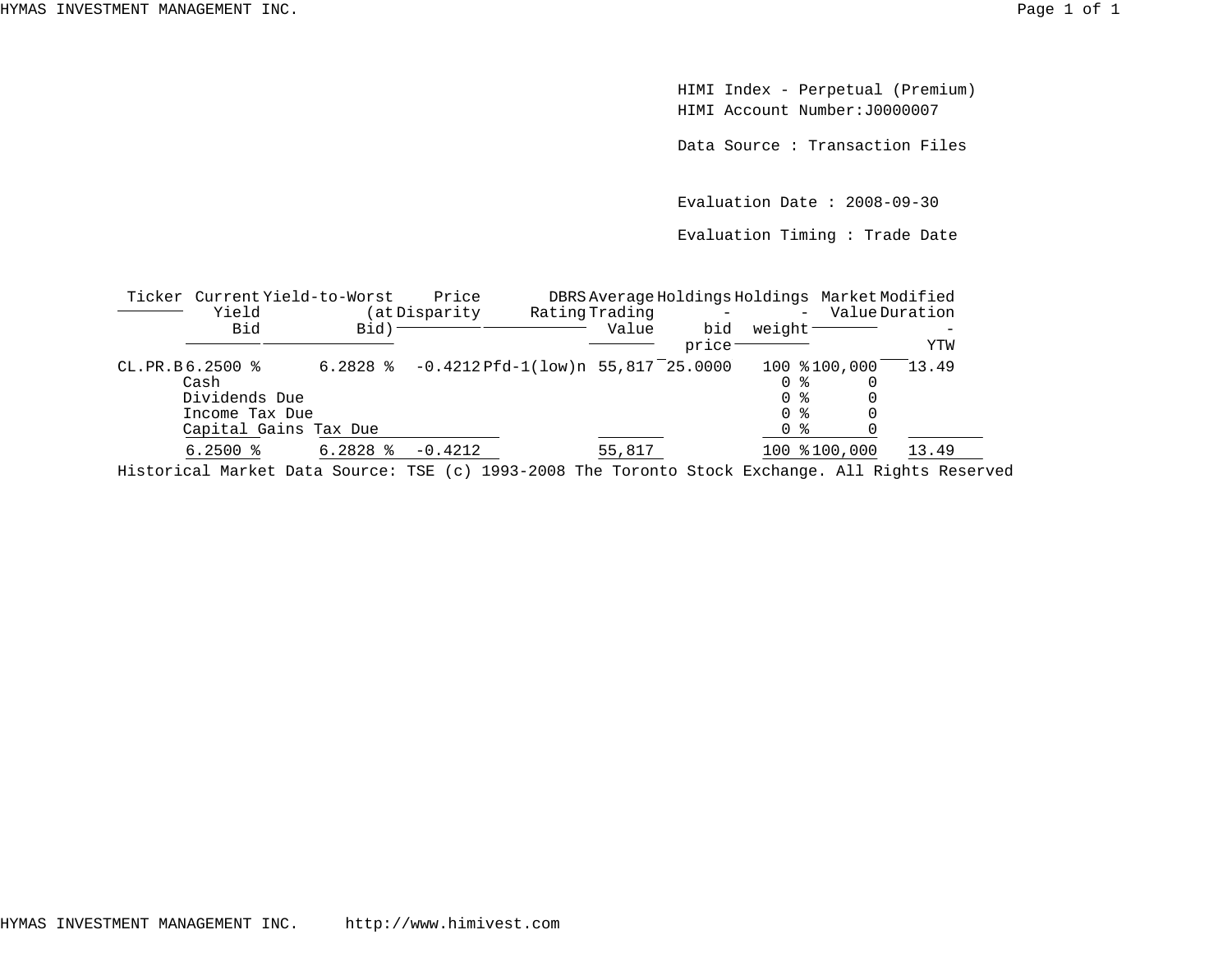HIMI Index - Interest Bearing HIMI Account Number:J0000006

Data Source : Transaction Files

Evaluation Date : 2008-09-30

Evaluation Timing : Trade Date

| Ticker           | Current Yield-to-Worst |               | Price                           |                |              |        | DBRS Average Holdings Holdings Market Modified |      |  |
|------------------|------------------------|---------------|---------------------------------|----------------|--------------|--------|------------------------------------------------|------|--|
|                  | Yield                  | at Disparity) |                                 | Rating Trading |              |        | - ValueDuration                                |      |  |
|                  | Bid                    | Bid)          |                                 |                | Value        | bid    | weight <sup>-</sup>                            |      |  |
|                  |                        |               |                                 |                |              | price  |                                                | YTW  |  |
| BSD.PR.A6.8415 % |                        | $8.6318$ %    | 0.4228                          |                | Pfd-2 42,059 | 8.7700 | 31 % 87,700                                    | 5.21 |  |
| FIG.PR.A6.3776 % |                        | $6.6969$ $8$  | $-0.7940$                       |                | Pfd-2 60,244 | 9.8000 | 34 898,000                                     | 5.12 |  |
| STW.PR.A6.0120 % |                        | $5.8801$ %    | $-0.0770$ Pfd $-2(1$ ow) 28,363 |                |              | 9.9800 | 35 899,800                                     | 0.33 |  |
|                  | Cash                   |               |                                 |                |              |        | 0<br>ႜ                                         |      |  |
|                  | Dividends Due          |               |                                 |                |              |        |                                                |      |  |
|                  | Income Tax Due         |               |                                 |                |              |        | 0 %                                            |      |  |
|                  | Capital Gains Tax Due  |               |                                 |                |              |        | ႜ<br>0                                         |      |  |
|                  | $6.3923$ $8$           | $7.0057$ %    | $-0.1696$                       |                | 43,513       |        | 100 285,500                                    | 3.47 |  |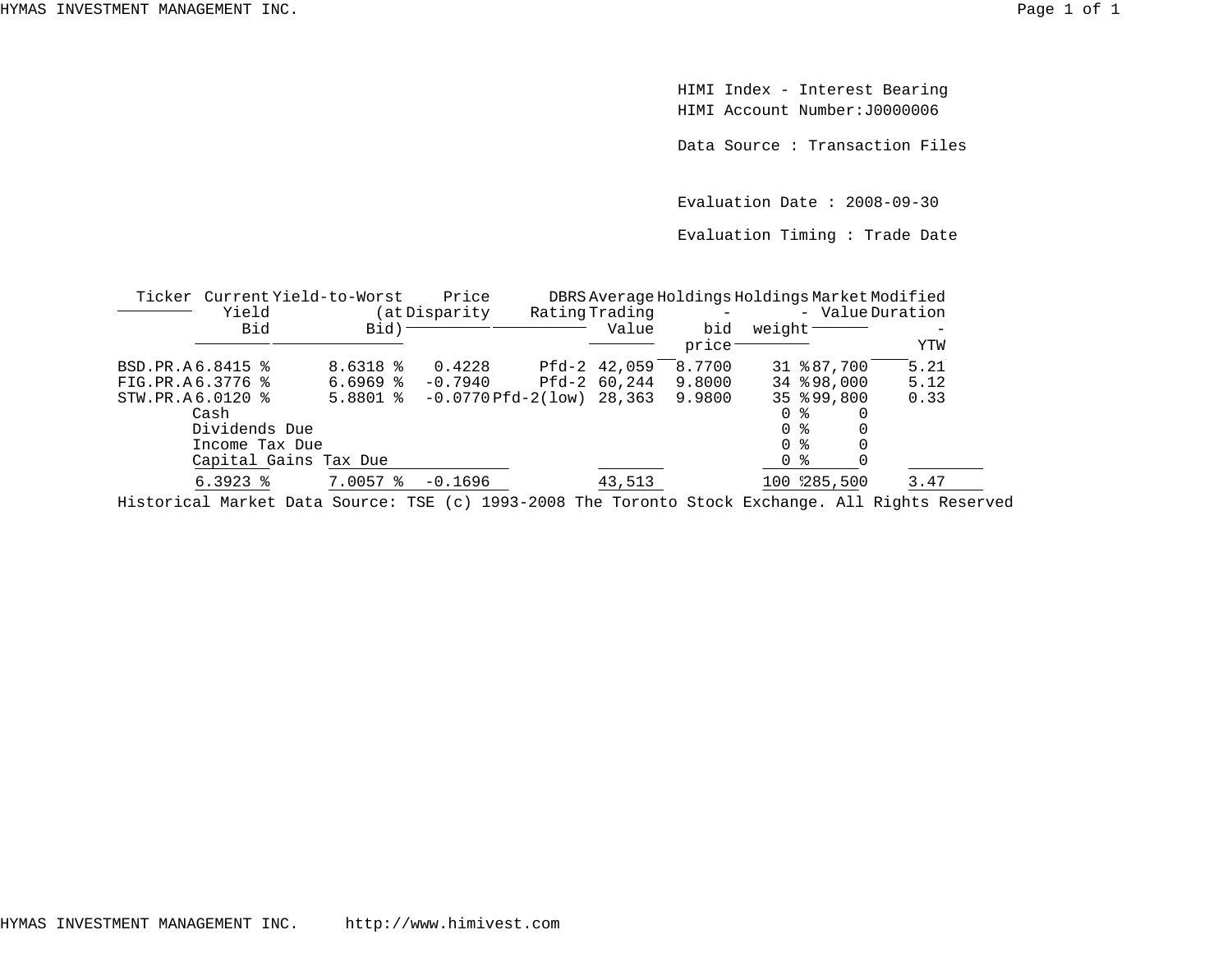HIMI Index - Split Share HIMI Account Number:J0000005

Data Source : Transaction Files

Evaluation Date : 2008-09-30

Evaluation Timing : Trade Date

|                  |               |                | Ticker Current Yield-to-Worst | Price                            |         |                | DBRS Average Holdings Holdings Market Modified |                |                 |      |
|------------------|---------------|----------------|-------------------------------|----------------------------------|---------|----------------|------------------------------------------------|----------------|-----------------|------|
|                  | Yield         |                |                               | (at Disparity                    |         | Rating Trading | $\sim$ $-$                                     |                | - ValueDuration |      |
|                  | Bid           |                | $Bid$ )                       |                                  |         | Value          | bid                                            | weight         |                 |      |
|                  |               |                |                               |                                  |         |                | price                                          |                |                 | YTW  |
| BNA.PR.C7.4948 % |               |                | 11.5319 %                     | 4.2786 Pfd-2(low) 88,788 14.5100 |         |                |                                                |                | $5$ $$58,040$   | 7.32 |
| BNA.PR.B6.5103 % |               |                | $9.6385$ $\frac{8}{3}$        | $1.2514Pfd-2(low)$               |         | 33,088         | 19.0100                                        |                | $7$ $$76,040$   | 5.91 |
| FTN.PR.A5.9659 % |               |                | $7.4999$ $8$                  | $-0.2029$                        |         | Pfd-2 48,081   | 8,8000                                         |                | 8 % 88,000      | 5.87 |
| WFS.PR.A5.8333 % |               |                | $9.5365$ $\frac{8}{3}$        | $0.3438$ Pfd-2(low) $117,401$    |         |                | 9.0000                                         |                | $8$ $$90,000$   | 2.50 |
| FFN.PR.A5.8333 % |               |                | 7.3451 %                      | $-0.2498$ Pfd $-2$ (low) 33,061  |         |                | 9,0000                                         |                | $8$ $$90.000$   | 5.20 |
| LFE.PR.A5.7252 % |               |                | $7.6527$ $\approx$            | $-0.0163$ Pfd $-2(1$ ow)         |         | 59,309         | 9.1700                                         |                | 8 % 91,700      | 3.71 |
| FBS.PR.B5.1630 % |               |                | 7.7330 %                      | $0.0000Pfd-2(low)$ 73,200        |         |                | 9.2000                                         |                | $8$ $$92,000$   | 2.92 |
| ALB.PR.A4.6135 % |               |                | 8.1115 %                      | $0.0000Pfd-2(1ow)$               |         | 54,004         | 23.0300                                        |                | $8$ $$92,120$   | 2.25 |
| DFN.PR.A5.6452 % |               |                | $6.6975$ $\frac{6}{3}$        | $-0.5498$                        | Pfd-2   | 53,581         | 9.3000                                         |                | 8 8 9 3,000     | 5.22 |
| PPL.PR.A5.9013 % |               |                | 7.3983 %                      | 0.2043                           | $Pfd-2$ | 41,310         | 9.3200                                         |                | $8$ $$93,200$   | 3.70 |
| BNA.PR.A6.6485 % |               |                | $9.9361$ $8$                  | $0.1761Pfd-2(low)$               |         | 47,123         | 23.5000                                        |                | $8$ $$94,000$   | 1.84 |
| LBS.PR.A5.5732 % |               |                | $6.5872$ $\frac{8}{3}$        | $-0.5039$                        |         | Pfd-2 61,036   | 9.4200                                         |                | 8894,200        | 4.47 |
| SBC.PR.A5.3191 % |               |                | $5.5821$ $%$                  | $-0.7338$                        |         | Pfd-2 31,010   | 9.8700                                         |                | $9$ $$98,700$   | 3.72 |
|                  | Cash          |                |                               |                                  |         |                |                                                | ిన<br>0        | 0               |      |
|                  | Dividends Due |                |                               |                                  |         |                |                                                | ిక<br>$\Omega$ |                 |      |
|                  |               | Income Tax Due |                               |                                  |         |                |                                                | %<br>$\Omega$  |                 |      |
|                  |               |                | Capital Gains Tax Due         |                                  |         |                |                                                | ిక<br>0        | 0               |      |
|                  | $5.8036$ %    |                | 7.9581 %                      | 0.1713                           |         | 56,180         |                                                |                | 101,151,000     | 4.08 |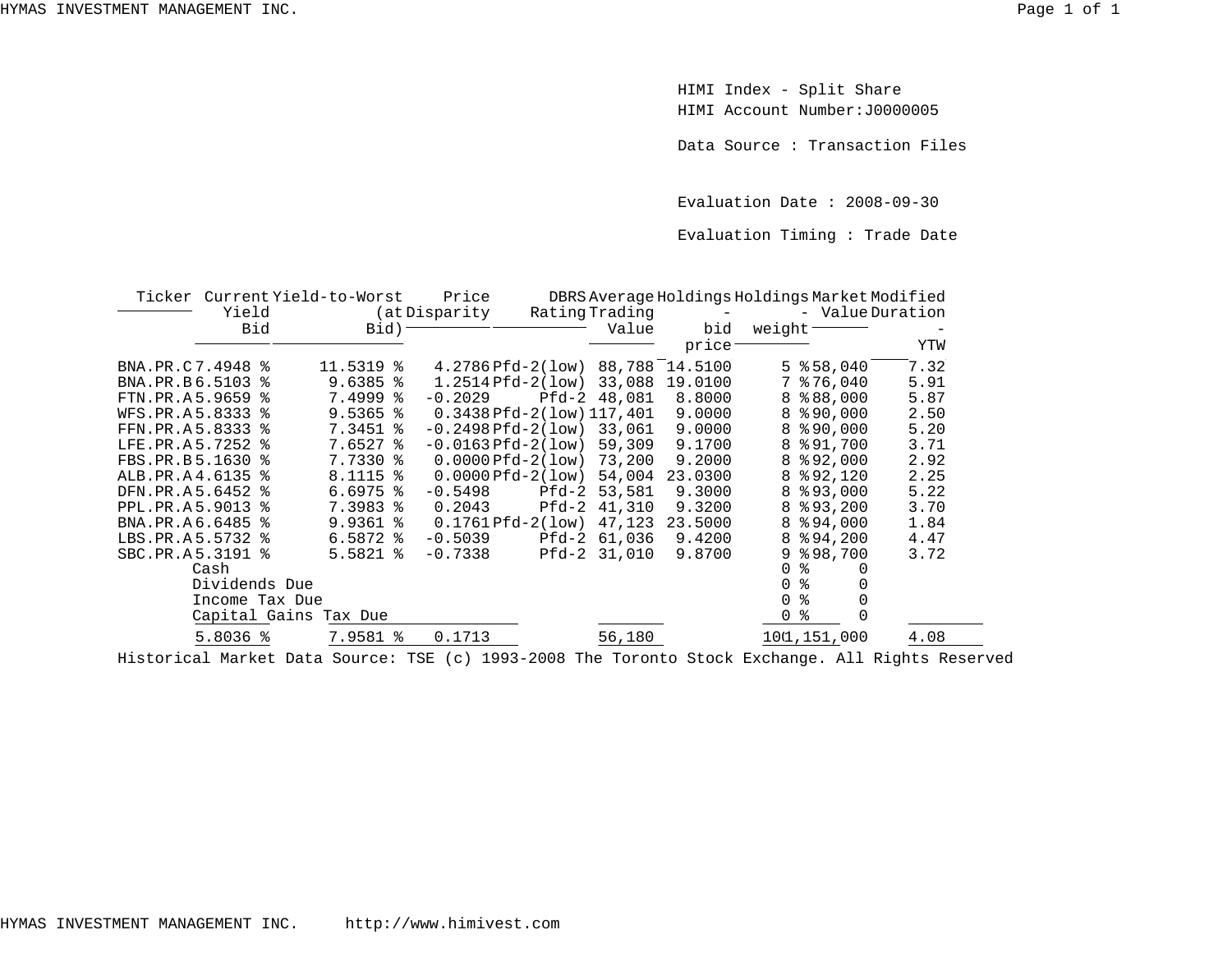HIMI Index - Op Ret HIMI Account Number:J0000004

Data Source : Transaction Files

Evaluation Date : 2008-09-30

Evaluation Timing : Trade Date

|                  |                | Ticker Current Yield-to-Worst | Price          |                                            |                |                      |                 | DBRS Average Holdings Holdings Market Modified |      |
|------------------|----------------|-------------------------------|----------------|--------------------------------------------|----------------|----------------------|-----------------|------------------------------------------------|------|
|                  | Yield          |                               | (at Disparity) |                                            | Rating Trading |                      |                 | Value Duration                                 |      |
|                  | Bid            | Bid) –                        |                |                                            | Value          | bid                  | weight-         |                                                |      |
|                  |                |                               |                |                                            |                | price <sup>-</sup>   |                 |                                                | YTW  |
| BAM.PR.J6.3500 % |                | 7.6991 %                      | 2.0176         | Pfd-2(low) 82,525 21.2600                  |                |                      |                 | $6 \text{ } * \text{ } 85,040$                 | 7.15 |
| BAM.PR.05.8411 % |                | 8.8320 %                      | 2.3429         | Pfd-2(low) 831,052 21.4000                 |                |                      | 6               | 885,600                                        | 4.11 |
| BAM.PR.I5.8836 % |                | $7.0536$ %                    | $-0.0187$      | Pfd-2(low) 57,735 23.3700                  |                |                      | $7\overline{ }$ | 893,480                                        | 4.49 |
| BAM.PR.H5.9254 % |                | $6.7585$ $\frac{8}{3}$        | 0.3526         | $Pfd-2(low)$ 94,393                        |                | 24.2600              | 7               | \$97,040                                       | 3.13 |
| MFC.PR.A4.1231 % |                | $4.2336$ %                    |                | $-3.1044$ Pfd $-1(low)$ n 186,241 24.8600  |                |                      | $7^{\circ}$     | 899,440                                        | 6.20 |
| BMO.PR.I4.7235 % |                | 4.1468 %                      | 0.0000         |                                            |                | Pfd-1 78,968 25.1400 |                 | 7 %100,560                                     | 0.15 |
| CM.PR.A5.2372 %  |                | $4.7254$ $\frac{8}{3}$        | $-1.0157$      |                                            |                | Pfd-1 98,199 25.3000 |                 | $7$ $$101,200$                                 | 2.63 |
| CM.PR.R4.8875 %  |                | 4.6850 %                      | $-1.8982$      |                                            |                | Pfd-1 39,924 25.3300 |                 | 7 % 101, 320                                   | 4.10 |
| GWO.PR.E4.6205 % |                | 4.0155 %                      |                | $-2.8274$ Pfd-1(low)n105,998 25.4300       |                |                      |                 | 7 % 101,720                                    | 2.42 |
| TD.PR.M4.6060 %  |                | 4.4448 %                      | $-2.2626$      |                                            |                | Pfd-1 68,967 25.5100 |                 | 7 % 102,040                                    | 4.47 |
| PWF.PR.J4.6006 % |                | $4.4056$ %                    |                | $-2.3292$ Pfd $-1(low)n$ 39,787 25.5400    |                |                      |                 | 7 % 102, 160                                   | 4.27 |
| TD.PR.N4.4957 %  |                | $4.2922$ $8$                  | $-2.5794$      |                                            |                | Pfd-1 38,623 25.5800 |                 | 7 % 102, 320                                   | 4.68 |
| IGM.PR.A5.5438 % |                | $4.8952$ $*$                  |                | $-1.7923$ Pfd $-2$ (high)n 118,688 25.9300 |                |                      |                 | 8 % 103, 720                                   | 4.15 |
| GWO.PR.X4.5113 % |                | $2.4461$ %                    |                | $-3.6889$ Pfd $-1(low)n$ 61,570 26.6000    |                |                      |                 | $8$ $$106,400$                                 | 1.05 |
|                  | Cash           |                               |                |                                            |                |                      | $\Omega$        | ⊱<br>0                                         |      |
|                  | Dividends Due  |                               |                |                                            |                |                      | 0               | ి                                              |      |
|                  | Income Tax Due |                               |                |                                            |                |                      | $\Omega$        | ిక                                             |      |
|                  |                | Capital Gains Tax Due         |                |                                            |                |                      | 0               | ႜ                                              |      |
|                  | $5.0651$ %     | $5.0911$ %                    | $-1.3010$      |                                            | 128,690        |                      |                 | 1001,382,040                                   | 3.73 |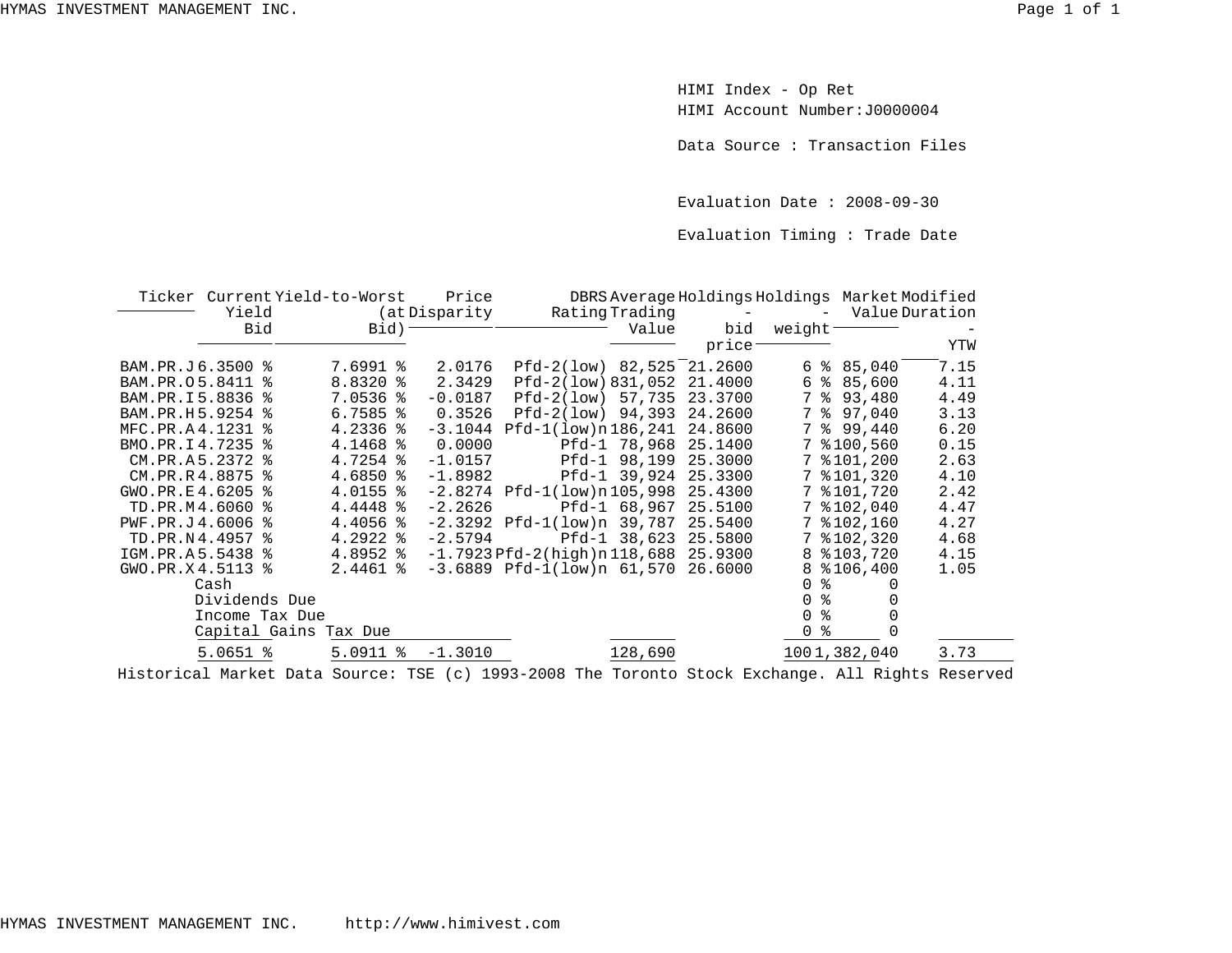HIMI Index - FloaterHIMI Account Number:J0000003

Data Source : Transaction Files

Evaluation Date : 2008-09-30

Evaluation Timing : Trade Date

| Ticker           | Current Yield-to-Worst |                        | Price                              |                |       | DBRS Average Holdings Holdings Market Modified                                                                 |       |
|------------------|------------------------|------------------------|------------------------------------|----------------|-------|----------------------------------------------------------------------------------------------------------------|-------|
|                  | Yield                  |                        | (at Disparity                      | Rating Trading |       | - ValueDuration                                                                                                |       |
|                  | Bid                    | Bid)                   |                                    | Value          | bid   | weight <sup>-</sup>                                                                                            |       |
|                  |                        |                        |                                    |                | price |                                                                                                                | YTW   |
| BAM.PR.B5.3285 % |                        | $5.3450$ $\frac{6}{5}$ | 1.5328 Pfd-2(low) 59,634 15.6000   |                |       | 49 862,400                                                                                                     | 14.91 |
| BAM.PR.K5.0379 % |                        | $5.0508$ $\frac{8}{5}$ | $0.5260$ Pfd-2(low) 39,390 16.5000 |                |       | 51 866,000                                                                                                     | 15.41 |
|                  | Cash                   |                        |                                    |                |       | 0 %                                                                                                            |       |
|                  | Dividends Due          |                        |                                    |                |       | 0 %                                                                                                            |       |
|                  | Income Tax Due         |                        |                                    |                |       | $\Omega$<br>- 옹                                                                                                |       |
|                  | Capital Gains Tax Due  |                        |                                    |                |       | ႜႜ<br>$\mathbf{0}$                                                                                             |       |
|                  | $5.1791$ %             | $5.1938$ $%$           | 1.0153                             | 49,228         |       | 100 128,400                                                                                                    | 15.17 |
|                  |                        |                        |                                    |                |       | The second selling to the Country man (s) 1000 0000 mls. mossestic attacher perchasive that political position |       |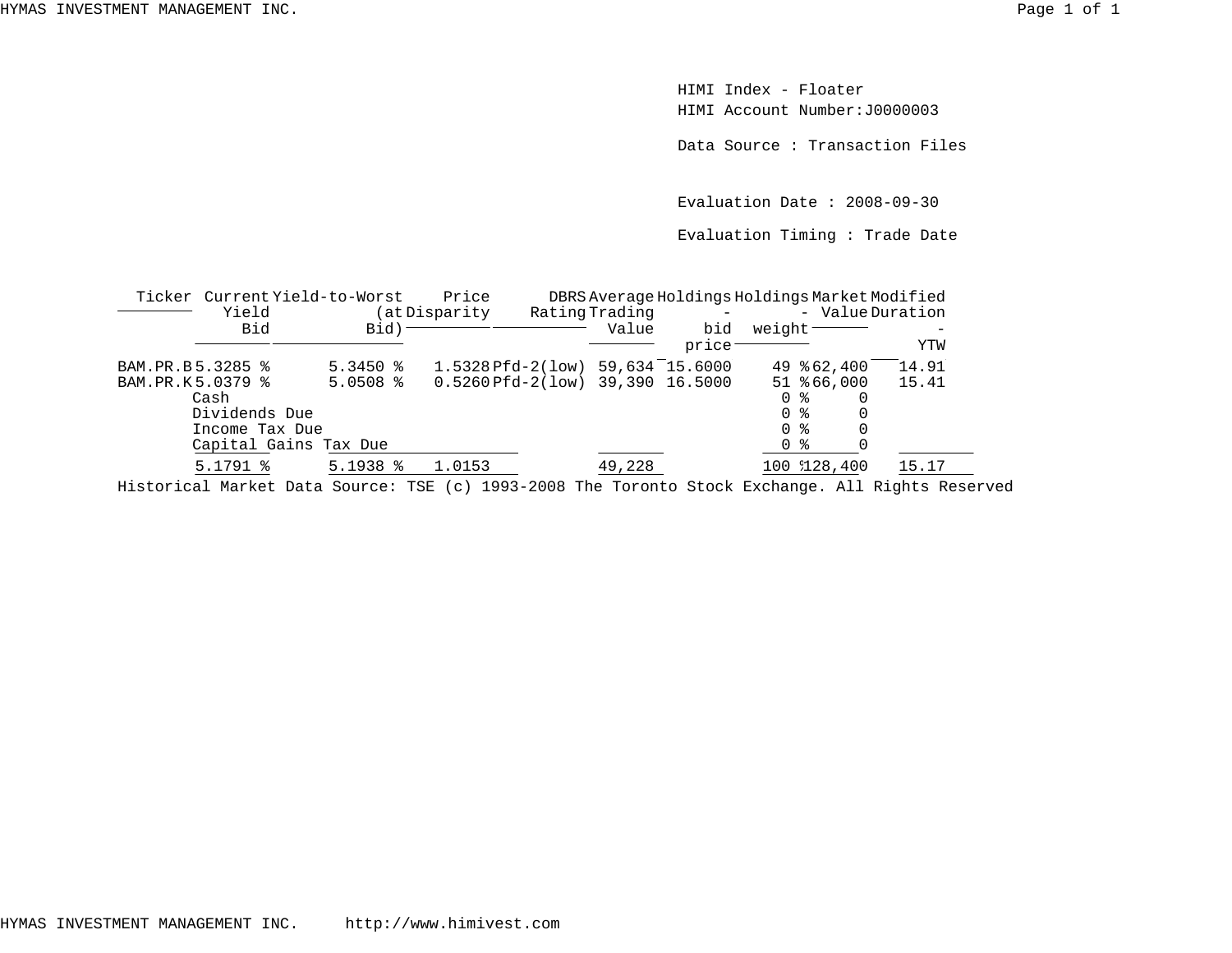HIMI Index - F/F HIMI Account Number:J0000002

Data Source : Transaction Files

Evaluation Date : 2008-09-30

Evaluation Timing : Trade Date

|                   | Ticker Current Yield-to-Worst |                        | Price              |                                          |                    | DBRS Average Holdings Holdings Market Modified |       |
|-------------------|-------------------------------|------------------------|--------------------|------------------------------------------|--------------------|------------------------------------------------|-------|
|                   | Yield                         |                        | (at Disparity      | Rating Trading                           | $\sim$ $-$         | - ValueDuration                                |       |
|                   | Bid                           | Bid)                   |                    | Value                                    | bid                | weight-                                        |       |
|                   |                               |                        |                    |                                          | price <sup>-</sup> |                                                | YTW   |
| BCE.PR.G4.6178 %  |                               | $4.8626$ %             | $0.0000Pfd-2(1ow)$ |                                          | 52,924 23.5500     | 14 894,200                                     | 15.79 |
| BCE.PR.C4.8523 %  |                               | $4.9109$ $8$           |                    | $0.1828$ Pfd-2(low) 96,786               | 23.7000            | 14 894,800                                     | 15.52 |
| BCE.PR.Z4.5211 %  |                               | $4.7966$ $*$           |                    | $-0.0058$ Pfd $-2$ (low) 39,207 23.9500  |                    | 14 895,800                                     | 15.80 |
| BCE.PR.I4.8438 %  |                               | $4.7758$ $\frac{8}{5}$ |                    | $-0.0481$ Pfd $-2(1$ ow) 116,632 24.0000 |                    | 14 896,000                                     | 15.82 |
| BCE.PR.R 4.7272 % |                               | $4.8990$ $\frac{8}{3}$ |                    | $0.0000Pfd-2(1ow)$ 49,471 24.0100        |                    | 14 896,040                                     | 15.76 |
| BCE.PR.A4.9485 %  |                               | $4.8090$ $\approx$     |                    | $-0.0367Pfd-2(low)153.77624.2500$        |                    | 14 % 97,000                                    | 15.57 |
| BCE.PR.F4.5361 %  |                               | $4.7511$ $\frac{8}{3}$ |                    | $-0.3290Pfd-2(low)$ 11,019 24.2500       |                    | 14 % 97,000                                    | 16.01 |
|                   | Cash                          |                        |                    |                                          |                    | 0 <sup>8</sup>                                 |       |
|                   | Dividends Due                 |                        |                    |                                          |                    | 0 <sup>8</sup>                                 |       |
|                   | Income Tax Due                |                        |                    |                                          |                    | 0 %                                            |       |
|                   | Capital Gains Tax Due         |                        |                    |                                          |                    | $\mathbf 0$<br>ႜ                               |       |
|                   | 4.7211 %                      | 4.8289 %               | $-0.0347$          | 74,309                                   |                    | 100 670,840                                    | 15.75 |